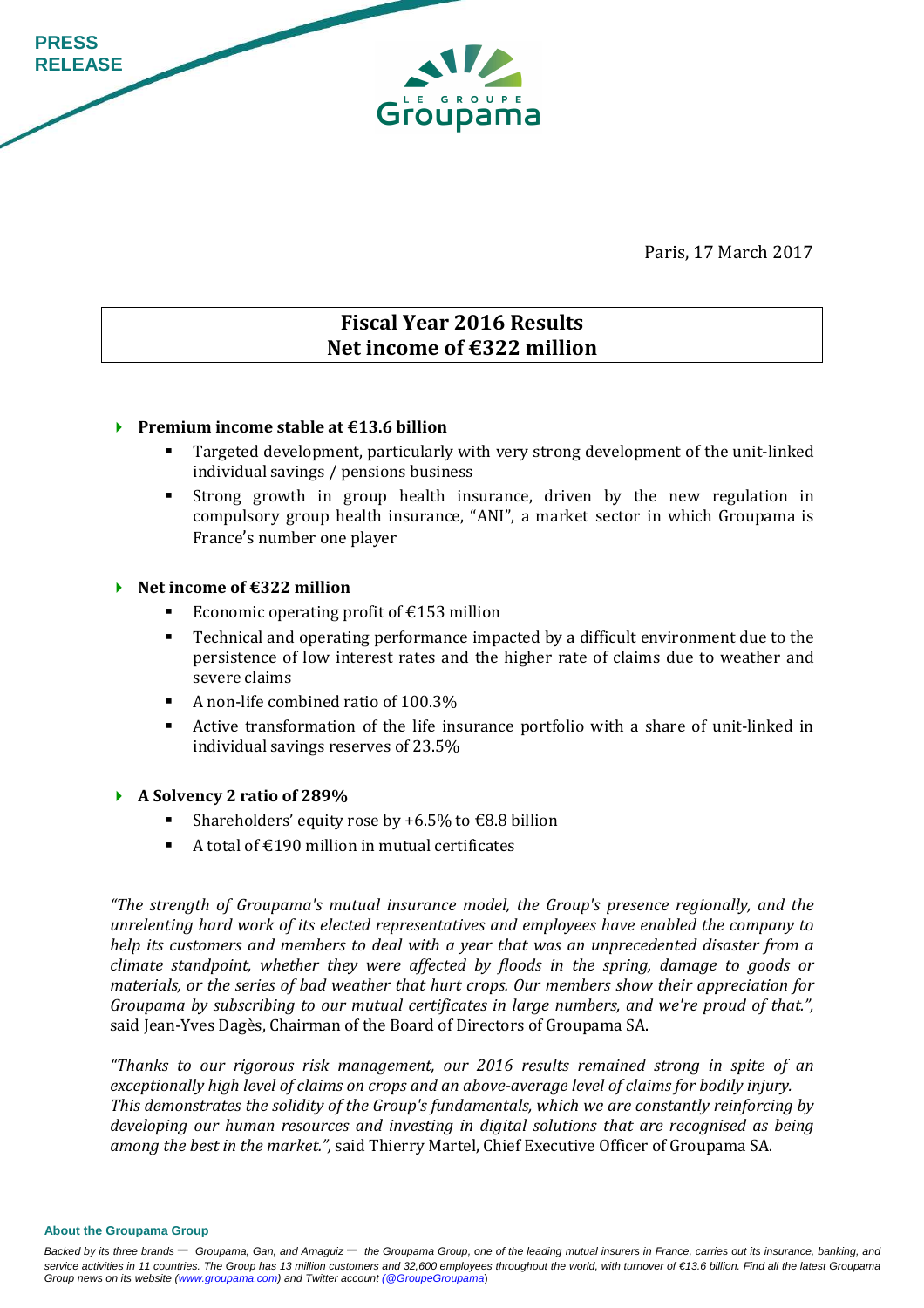Paris, 17 March 2017 - The board of directors of Groupama S.A. met on 16 March 2017, under the chairmanship of Jean-Yves Dagès, and approved the Group's combined financial statements and the consolidated financial statements of Groupama SA for fiscal year 2016.

*The Group*'*s combined financial statements include all business of the Group as a whole (i.e. the activity of the regional mutuals and of the subsidiaries consolidated within Groupama SA). The consolidated financial statements for Groupama SA include the business of all subsidiaries as well as internal reinsurance (nearly 35% of the premiums from the regional mutuals ceded to Groupama SA).* 

*The analysis below focuses on the combined scope. The key figures of the consolidated scope are presented in the appendices notes.* 

### **Business activity focused on profitable growth**

At 31 December 2016, Groupama reported combined premium income of €13.6 billion for the year, a stable level compared to 2015.

*Breakdown of Groupama*'*s combined premium income by business activity as at 31 December 2016* 

| in millions of euros             | 31/12/2016 | Like-for-like<br>change $(\%)$ |
|----------------------------------|------------|--------------------------------|
| Property and casualty insurance  | 7,163      | $+0.7\%$                       |
| Life and health insurance        | 6,280      | $-0.6%$                        |
| Financial and banking businesses | 133        | $+5.7%$                        |
| <b>GROUP TOTAL</b>               | 13,576     | $+0.1%$                        |

### **In France**

Insurance premium income in France as at 31 December 2016 amounted to  $\epsilon$ 10.8 billion, up +0.9% for the year.

In property and casualty insurance, premium income rose +0.6% to  $\epsilon$ 5.4 billion. Insurance for individuals and professionals gained  $+0.3\%$  over the year, finishing at  $\epsilon$ 3.2 billion. This upward trend is the result of growth in home insurance  $(+1.2\%$  to  $\epsilon$ 1.0 billion) and business liability insurance (+2.0% to €0.4 billion), stable business for motor insurance (-0.2% to €1.5 billion), and a decline in construction insurance  $(-4.0\%)$ . Growth in the agriculture branch  $(+0.8\%)$ , development of the legal protection branch (+13.2%), and increased assistance business (+14.1%) also contributed to higher premium income in property and casualty insurance.

In life and health insurance, premium income was  $\epsilon$ 5.4 billion, up +1.1% compared with 31 December 2015. This increase was mainly due to strong growth in group insurance (+13.4%), driven by group health insurance (+26%), under the effect of the rise in policies following the new French regulation on compulsory group health insurance, "ANI", a market where Groupama is number one in France. The group protection segment also grew (+3.5%). The individual savings/pensions business dropped -4.0%, a change that results from growth in unit-linked products (+11.7%) while the market dropped -1% (FFA) and a -11.1% decrease in euro-denominated savings products within a stable market (FFA). Unit-linked outstandings represented 23.5% of individual savings reserves at 31 December 2016 versus 20.7% at 31 December 2015.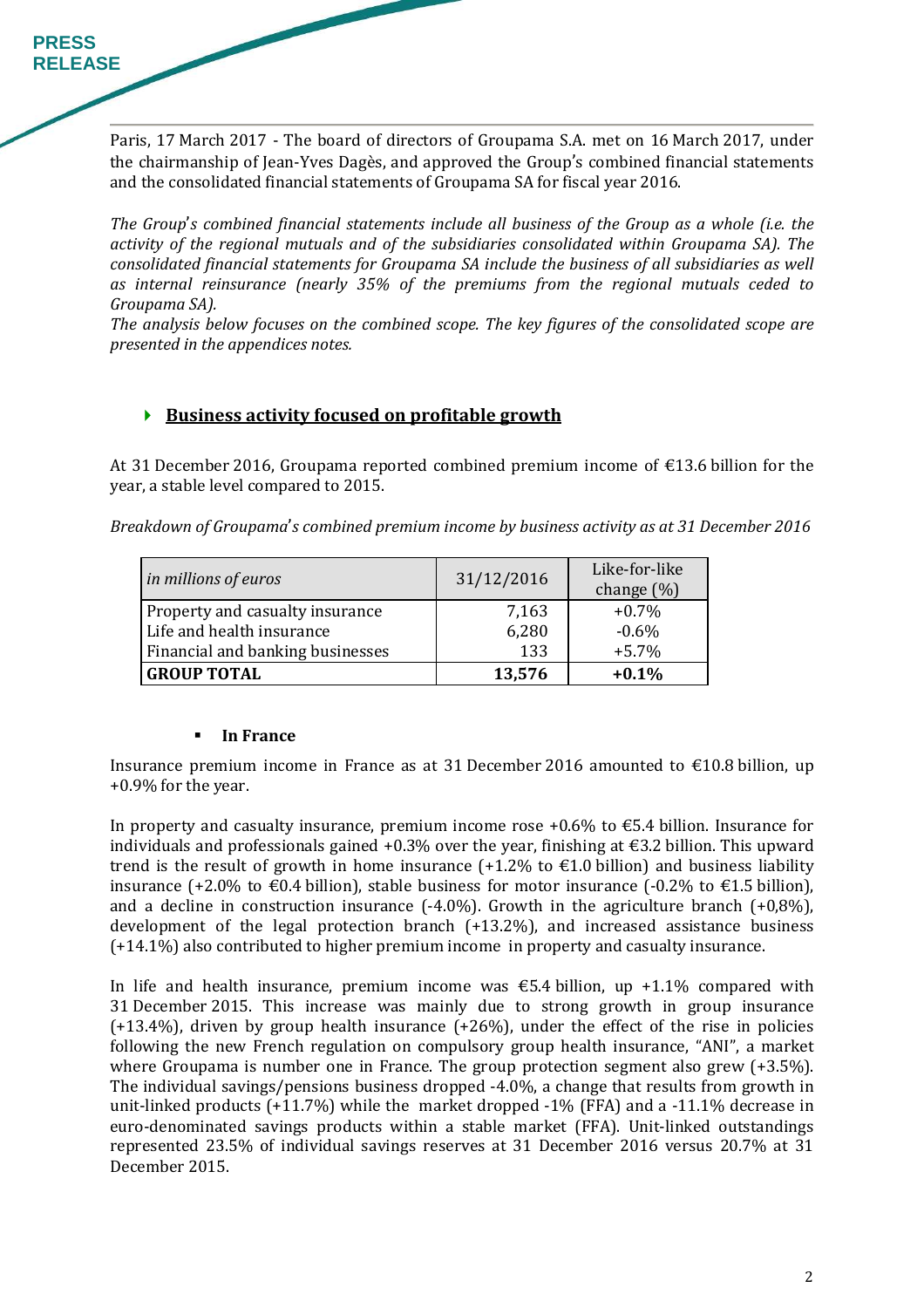#### **International**

**PRESS RELEASE** 

> The Group is present in 11 countries around the world, mainly in Europe. It also has growth opportunities in Turkey, as well as in China, a country in which it ranks second among foreign non-life insurers with  $\epsilon$ 256 million in premium income<sup>1</sup>. At 31 December 2016, international premium income totalled €2.647 billion, down -2.9% compared with 31 December 2015.

> In property and casualty insurance, premium income was up +0.8% from 2015, at  $\epsilon$ 1.8 billion as at 31 December 2016. This change was mainly due to the good performance of the agricultural business segment (+15.1%), particularly in Turkey; home insurance (+2.2%); and the growth in business activities with companies and local authorities (+2.9%). These gains offset the decrease in motor insurance (-1.1%).

> In life and health insurance, premium income was €880 million, reflecting a decrease of -9.7%, particularly following the decline in the individual savings/pension business (-18.8%), mainly in Italy and Greece. Indeed, in Italy, as part of the strategy focused on profitable development, the Group favours unit-linked policies (+55%) over traditional policies denominated in euros, which saw a decrease in inflows (-34%). Group life and health insurance was up +12.2%, supported by growth in the group retirement segment (+27.4%).

| in millions of euros           | 31/12/2016 | Like-for-like<br>change $(\%)$ |
|--------------------------------|------------|--------------------------------|
| Italy                          | 1,456      | $-9.0\%$                       |
| Turkey                         | 388        | $+4.6%$                        |
| Hungary                        | 316        | $+4.4%$                        |
| Romania                        | 208        | $+15.9%$                       |
| Other countries*               | 279        | $+1.8%$                        |
| <b>International insurance</b> | 2,647      | $-2.9%$                        |

*Breakdown of international premium income as at 31 December 2016* 

*\*Greece, Portugal, Bulgaria, Gan Outre-Mer* 

#### **Financial businesses**

 $\overline{a}$ 

Group's premium income was  $\epsilon$ 133 million at 31 December 2016, mainly coming from Groupama Asset Management for €128 million. Groupama Asset Management's business was driven by growth in assets under management, up  $\epsilon$ 5 billion, reaching  $\epsilon$ 96.8 billion as at 31 December 2016.

On 22 April 2016, Orange and Groupama signed an agreement to develop an unprecedented 100% mobile banking offering. In October 2016, regulatory and prudential authorities, both in France and Europe, gave formal approval for the acquisition by Orange of 65% of the capital of Groupama Banque 2, renamed Orange Bank on 16 January 2017.

<sup>&</sup>lt;sup>1</sup> On a basis of 100% of the premium income for Groupama Avic China, entity accounted for using the equity method in the *Groupama's combined financial statements* 2

*Groupama Banque is accounted for using the equity method in the 31/12/2016 financial statements*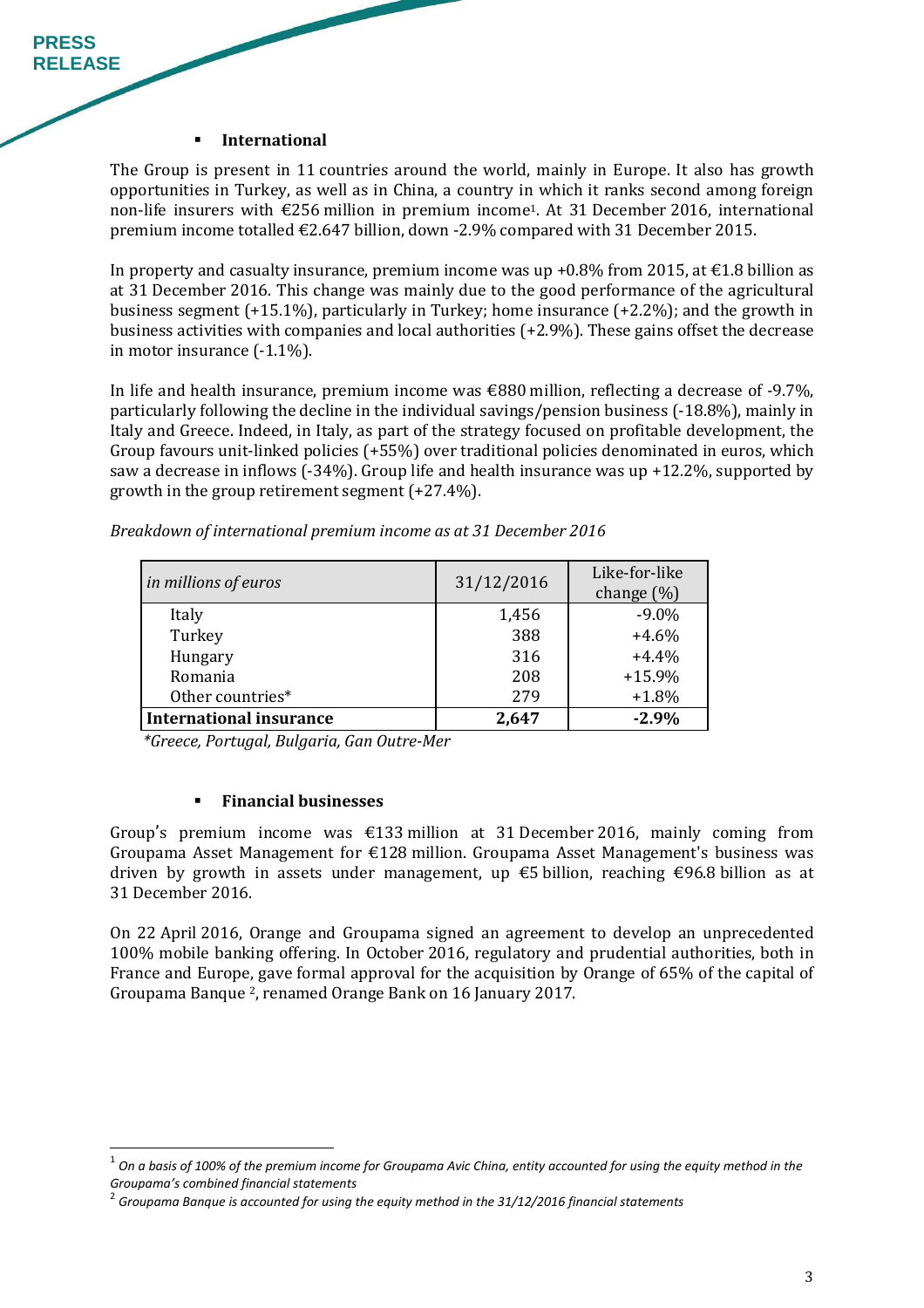#### **Net income of €322 million**

**PRESS RELEASE** 

The Group's economic operating income amounted to  $\epsilon$ 153 million as at 31 December 2016.

The contribution to economic operating income from international subsidiaries was positive, up +€51 million compared to 2015.

*Breakdown of the Group's economic operating income* 

| in millions of euros             | 2015   | 2016  | 2016/2015<br>change |
|----------------------------------|--------|-------|---------------------|
| Life and health insurance        | 152    | 198   | $+46$               |
| Property and liability insurance | 118    | 25    | $-93$               |
| Financial and banking business   | q      | 27    | $+18$               |
| Holding companies                | $-117$ | $-96$ | $+21$               |
| <b>Economic operating income</b> | 163    | 153   | $-10$               |

Economic operating income from insurance reached  $+\epsilon$ 223 million as at 31 December 2016, despite an unfavourable environment:

- 2016 was marked by a higher rate of claims related to weather and severe claims.
- lingering low interest rates, which continued to have a high unfavourable impact of €121 million after taxes.

In property and casualty insurance, economic operating income totalled  $\epsilon$ 25 million as at 31 December 2016. The non-life net combined ratio was 100.3% as at 31 December 2016, versus 99.2% as at 31 December 2015. This change takes into account the rise in weatherrelated and severe claims, which added +4.8 points. Reinsurance protections proved to be effective, reducing the impact of this category to 3.1 points. Favourable change in loss-related claims and changes over previous years also helped partially compensate for the increase. The net cost ratio improved +0.2 points to 27.7%.

In life and health insurance, economic operating income amounted to  $\epsilon$ 198 million as at 31 December 2015, versus  $\epsilon$ 152 million as at 31 December 2015, an increase of + $\epsilon$ 46 million. This growth resulted from the improved loss experience in the health and bodily injury businesses and the increased profitability of the life insurance business benefitting from the development of unit-linked policies in recent years in France.

The reconciliation from economic operating income to net income takes into account nonrecurring items worth +€169 million as at 31 December 2016. In the 2016 financial statements, besides realised capital gains worth  $\epsilon$ 234 million, the Group also had income from business disposals (Cegid and Groupama Banque) of +€66 million, and goodwill impairment in Turkey at -€88 million.

Overall, the Group's net income amounted to  $\text{\textsterling}322$  million as at 31 December 2016.

### **A solid balance sheet**

The Group**'**s shareholders' equity totalled €8.8 billion as at 31 December 2016 compared with €8.2 billion as at 31 December 2015.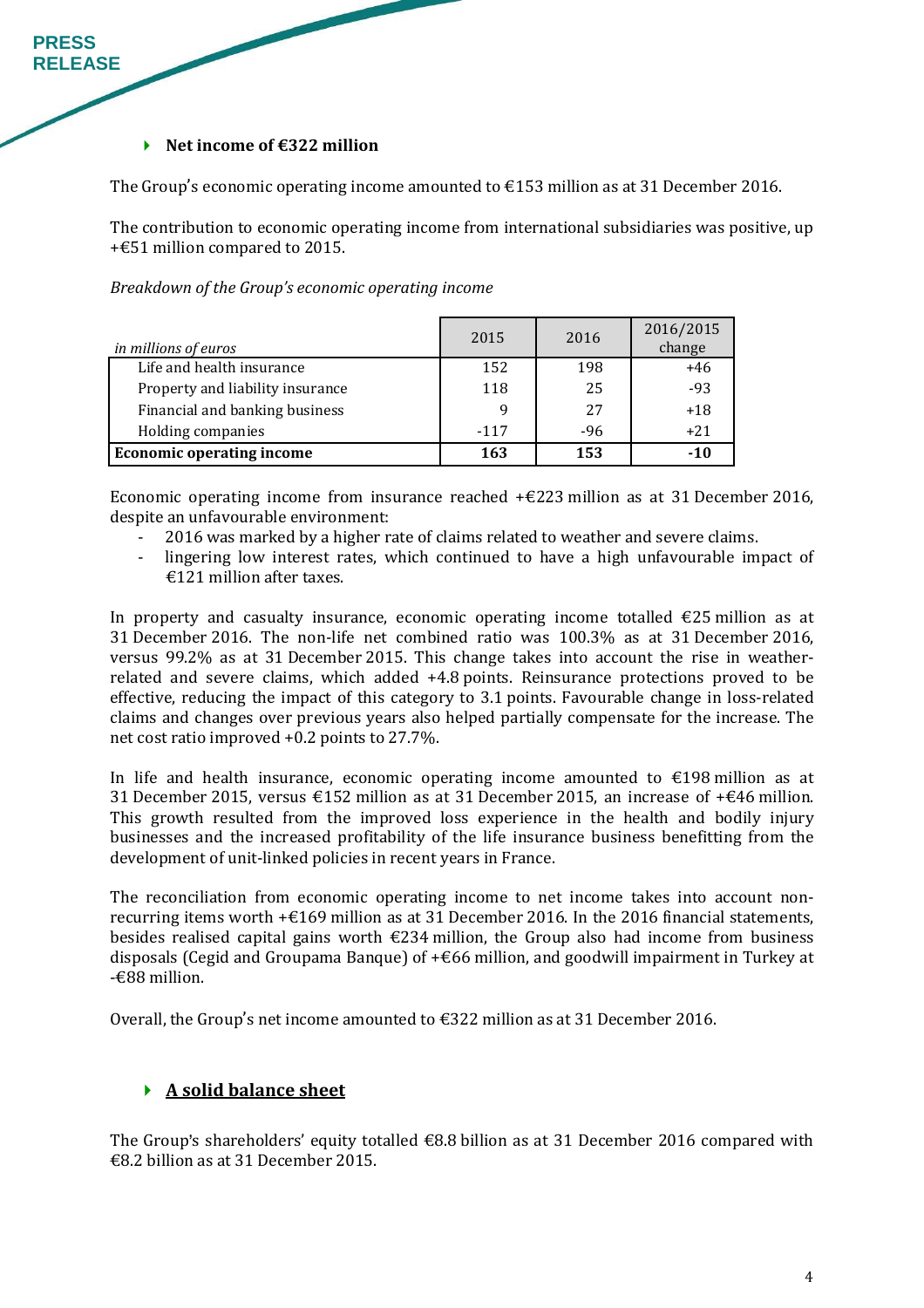This includes mutual certificates issued by all of Groupama's regional mutuals, worth  $€190$  million. By issuing mutual certificates, the regional mutuals have acquired the necessary funding flexibility to invest in their territories and strengthen a long-term, quality relationship with members based on trust.

As at 31 December 2016, insurance investments on the balance sheet amounted to €86.2 billion, and unrealised capital gains totalled  $\epsilon$ 11.0 billion, including  $\epsilon$ 7.7 billion on bonds,  $\epsilon$ 0.9 billion on equities, and  $E2.4$  billion on property assets.

The Group continued its asset de-risking policy, particularly by reducing its equity portfolio, which, net of hedges, represented  $4.5\%$  of the asset portfolio<sup>3</sup> as at 31 December 2016 versus 5.0% as at 31 December 2015.

As at 31 December 2016, subordinated debt remained stable compared with 31 December 2015. Groupama**'**s debt to equity ratio excluding revaluation reserves was 9.7% at 31 December 2016. On 9 January 2017, Groupama launched an offer to exchange any and all of its undated deeply subordinated notes issued in 2007 and a portion of its senior subordinated notes issued in 2009 for new senior subordinated notes due 2027. Insititutional investors showed significant interest in the transaction.

As at 31 December 2016, the Solvency 2 coverage ratio was 289%, up +26 points compared with 2015. Groupama calculates its Solvency 2 ratio at the Group level, incorporating the transitional measure on technical reserves in accordance with the statutory provisions.

#### **Group Communications Department**

Guillaume Fregni – + 33 (0)1 44 56 28 56 guillaume.fregni@groupama.com

 $\overline{a}$ 

#### **Press contact Analyst and investor contacts**

Yvette Baudron – +33 (0)1 44 56 72 53 yvette.baudron@groupama.com Valérie Buffard – +33 (0)1 44 56 74 54 valerie.buffard@groupama.com

\* \* \*

*Groupama financial information on the accounts closed on 31/12/2016 includes:* 

- *this press release, which is available on the groupama.com website,*
- *the Groupama combined financial statements as at 31/12/2016, which will be added to the website www.groupama.com on 21 March 2017 for the French version and on 6 April 2017 for the English version,*
- *Groupama SA*'*s registration document, which will be filed with the AMF on 27 April 2017 and posted on the groupama.com website on 28 April 2017.*

<sup>3</sup>*Asset breakdown calculated at market value, excluding minority interests, unit-linked products, and repurchase agreements*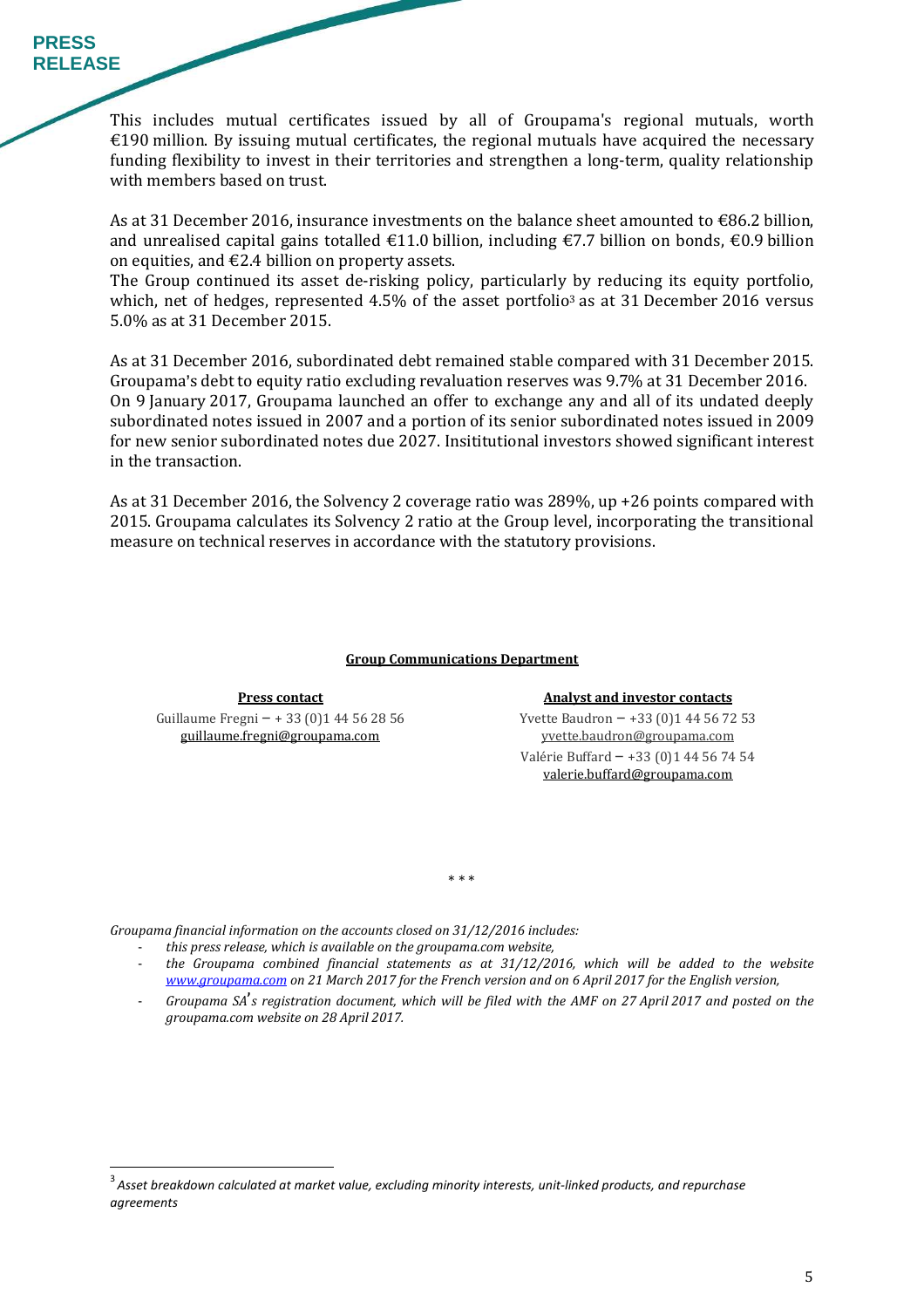# **Appendix 1: key figures for Groupama - combined financial statements**

#### **A/ Premium income**

|                                       | 2015                          |                                             | 2016                          | 2016/2015                    |
|---------------------------------------|-------------------------------|---------------------------------------------|-------------------------------|------------------------------|
| in millions of euros                  | Reported<br>premium<br>income | Pro forma<br>premium<br>income <sup>*</sup> | Reported<br>premium<br>income | Change <sup>**</sup><br>$\%$ |
| $>$ FRANCE                            | 10,695                        | 10,703                                      | 10.796                        | $+0.9\%$                     |
| Life and health insurance             | 5,341                         | 5,341                                       | 5,400                         | $+1.1\%$                     |
| Property and casualty insurance       | 5,354                         | 5,362                                       | 5,396                         | $+0.6\%$                     |
| > INTERNATIONAL & France overseas     | 2,770                         | 2,728                                       | 2,647                         | $-2.9%$                      |
| Life and health insurance             | 983                           | 974                                         | 880                           | $-9.7\%$                     |
| Property and casualty insurance       | 1,787                         | 1,753                                       | 1,767                         | $+0.8\%$                     |
| <b>TOTAL INSURANCE</b>                | 13,465                        | 13,430                                      | 13,443                        | $+0.1%$                      |
| <b>FINANCIAL AND BANKING BUSINESS</b> | 280                           | 126                                         | 133                           | $+5.7\%$                     |
| <b>TOTAL</b>                          | 13.745                        | 13.556                                      | 13.576                        | $+0.1%$                      |

*\* Based on comparable data* 

*\*\* Change on a like-for-like exchange rate and consolidation basis* 

#### **B/ Economic operating income\***

| in millions of euros           | 2015   | 2016  | 2016/2015<br>change |
|--------------------------------|--------|-------|---------------------|
| Insurance - France             | 271    | 173   | -98                 |
| Insurance - International      | $-1$   | 50    | $+51$               |
| Financial and banking business |        | 27    | $+18$               |
| Holding companies              | $-117$ | $-96$ | $+21$               |
| Economic operating income*     | 163    | 153   | $-10$               |

*\* Economic operating income: equals net income adjusted for realised capital gains and losses, long-term impairment provision allocations and write-backs, and unrealised capital gains and losses on financial assets recognised at fair value (all such items are net of profit sharing and corporate income tax). Also adjusted are non-recurring items net of corporate income tax, impairment of value of business in force, and impairment of goodwill (net of corporate income tax).* 

#### **C/ Net income**

| <i>in millions of euros</i>                                                      | 2015  | 2016  | 2016/2015<br>change |
|----------------------------------------------------------------------------------|-------|-------|---------------------|
| Economic operating income*                                                       | 163   | 153   | $-10$               |
| Net realised capital gains                                                       | 269   | 234   | $-35$               |
| Long-term impairment losses on financial<br>instruments                          | $-26$ | $-15$ | 11                  |
| Gains and losses on financial assets and<br>derivatives recognised at fair value | 38    | $-4$  | $-42$               |
| Net income from disposal activities                                              | 0     | 66    | +66                 |
| Goodwill impairment                                                              | 0     | -88   | -88                 |
| Amortisation of intangible assets and other<br>transactions                      | $-75$ | $-23$ | $+52$               |
| Net income                                                                       | 368   | 322   | -46                 |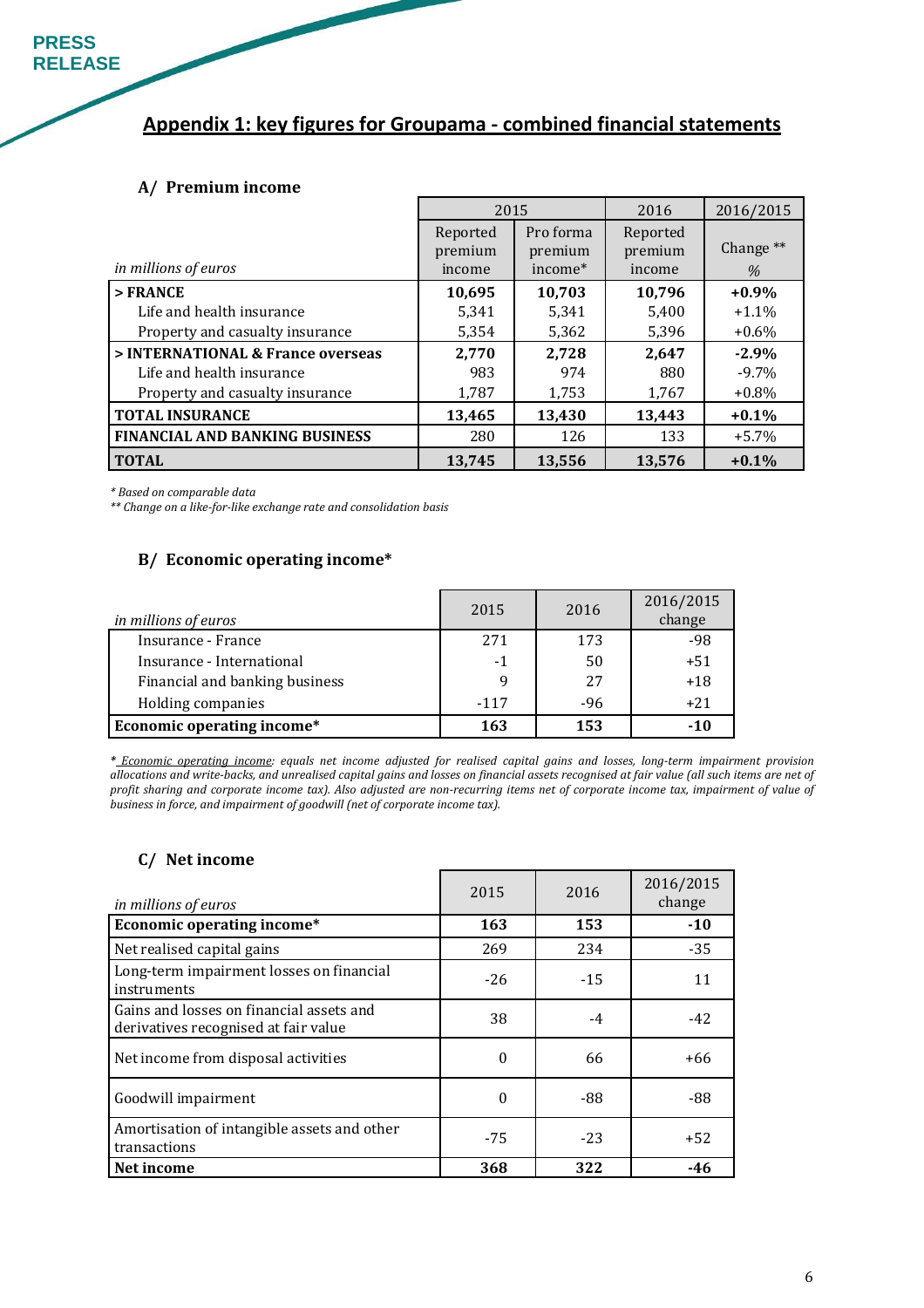## **Contribution of businesses to combined net income**

| <i>in millions of euros</i>            | 2015 | 2016   |
|----------------------------------------|------|--------|
| Insurance and services - France        | 360  | 374    |
| Insurance - international subsidiaries |      |        |
| Financial and banking businesses       | 11   |        |
| Groupama SA and holding companies      |      |        |
| Other                                  | -7   | $-120$ |
| Net income                             | 368  | 322    |

## **D/ Balance sheet**

**PRESS RELEASE** 

| in millions of euros                 | 2015    | 2016   |
|--------------------------------------|---------|--------|
| Shareholders' equity (Group share) * | 8,219   | 8,752  |
| Gross unrealised capital gains       | 10,156  | 10,955 |
| Subordinated debt                    | 750     | 750    |
| Total balance sheet                  | 107,295 | 98,085 |

*\* Including perpetual subordinated debt recognised as equity instruments* 

## **E/ Main ratios**

|                             | 2015  | 2016   |
|-----------------------------|-------|--------|
| Non-life net combined ratio | 99.2% | 100.3% |
| Debt-to-equity ratio        | 10.2% | 9.7%   |
| Solvency II margin*         | 263%  | 289%   |

*\* incorporating the transitional measure on technical reserves in accordance with the statutory provisions*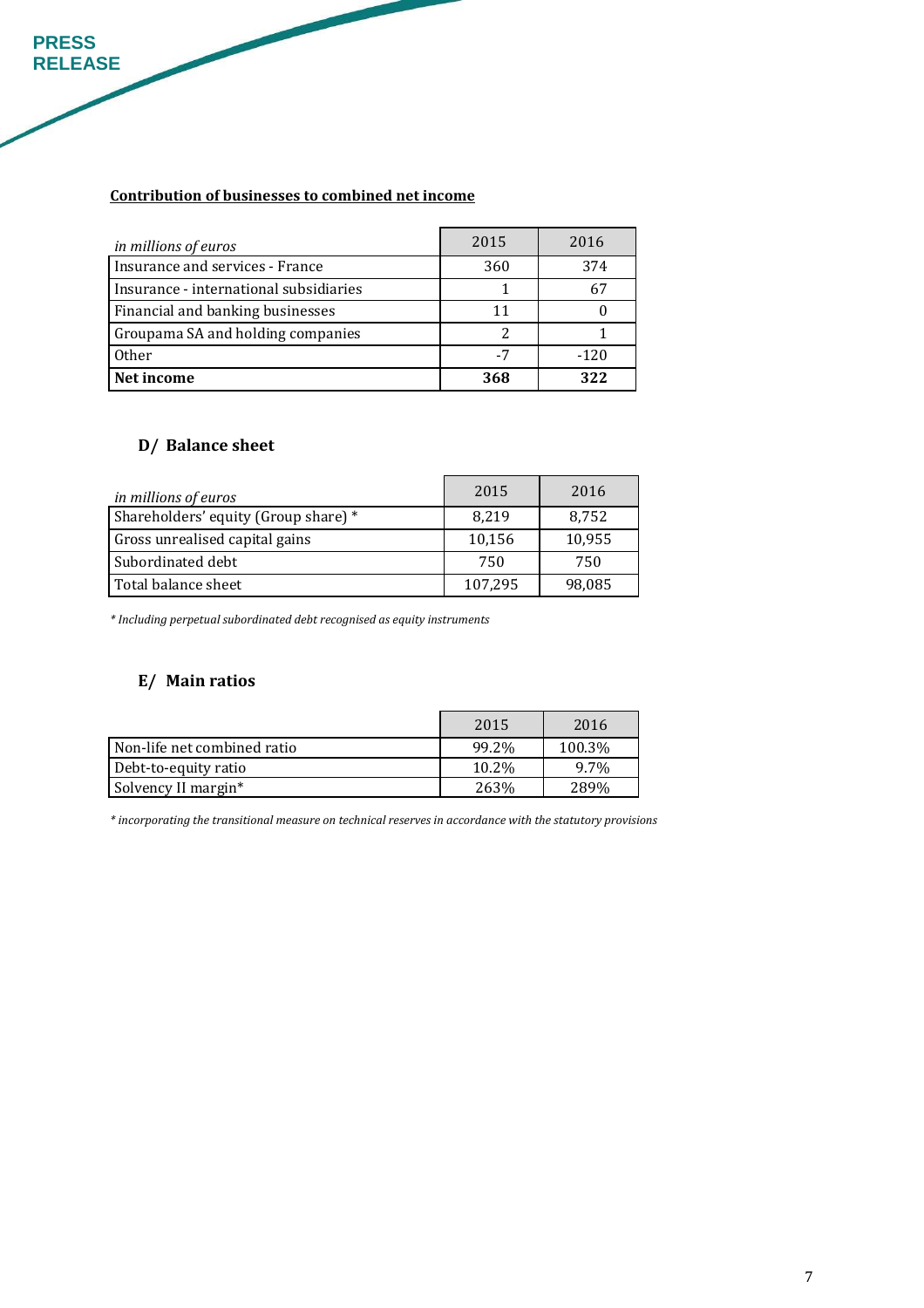# **Appendix 2: key figures for Groupama SA - consolidated financial statements**

### **A/ Premium income**

|                                       |          | 2015                | 2016     | 2016/2015 |
|---------------------------------------|----------|---------------------|----------|-----------|
|                                       | Reported | Pro forma           | Reported |           |
|                                       | premium  | premium             | premium  | Change ** |
| <i>in millions of euros</i>           | income   | income <sup>*</sup> | income   | %         |
| $>$ FRANCE                            | 7,239    | 7,247               | 7,356    | 1.5%      |
| Life and health insurance             | 4,021    | 4.021               | 4.090    | 1.7%      |
| Property and casualty insurance       | 3,218    | 3,226               | 3,267    | 1.3%      |
| > INTERNATIONAL & France overseas     | 2,770    | 2,728               | 2,647    | $-2.9%$   |
| Life and health insurance             | 983      | 974                 | 880      | $-9.7\%$  |
| Property and casualty insurance       | 1,787    | 1,753               | 1,767    | 0.8%      |
| <b>TOTAL INSURANCE</b>                | 10,009   | 9.974               | 10,004   | 0.3%      |
| <b>FINANCIAL AND BANKING BUSINESS</b> | 282      | 128                 | 136      | 5.6%      |
| <b>TOTAL</b>                          | 10.292   | 10.103              | 10.140   | $0.4\%$   |

*\* Based on comparable data* 

*\*\* Change on a like-for-like exchange rate and consolidation basis* 

#### **B/ Economic operating income\***

| in millions of euros              | 2015  | 2016  | 2016/2015<br>change |
|-----------------------------------|-------|-------|---------------------|
| Insurance - France                | 82    | $-13$ | $-95$               |
| Insurance - International         | $-1$  | 50    | $+51$               |
| Financial and banking business    |       | 27    | $+18$               |
| Holding companies                 | -116  | $-96$ | $+20$               |
| <b>Economic operating income*</b> | $-27$ | $-32$ | -5                  |

*\* Economic operating income: equals net income adjusted for realised capital gains and losses, long-term impairment provision allocations and write-backs, and unrealised capital gains and losses on financial assets recognised at fair value (all such items are net of profit sharing and corporate income tax). Also adjusted are non-recurring items net of corporate income tax, impairment of value of business in force, and impairment of goodwill (net of corporate income tax).* 

#### **C/ Net income**

| in millions of euros                                                             | 2015  | 2016  | 2016/2015<br>change |
|----------------------------------------------------------------------------------|-------|-------|---------------------|
| Economic operating income*                                                       | $-27$ | $-32$ | -5                  |
| Net realised capital gains                                                       | 214   | 179   | $-35$               |
| Long-term impairment losses on financial<br>instruments                          | $-24$ | $-14$ | $+10$               |
| Gains and losses on financial assets and<br>derivatives recognised at fair value | 34    | $-7$  | $-41$               |
| Net income from disposal activities                                              | 0     | 66    | $+66$               |
| Goodwill impairment                                                              | 0     | -88   | -88                 |
| Amortisation of intangible assets and<br>other transactions                      | -65   | $-24$ | $+42$               |
| Net income                                                                       | 133   | 79    | -54                 |